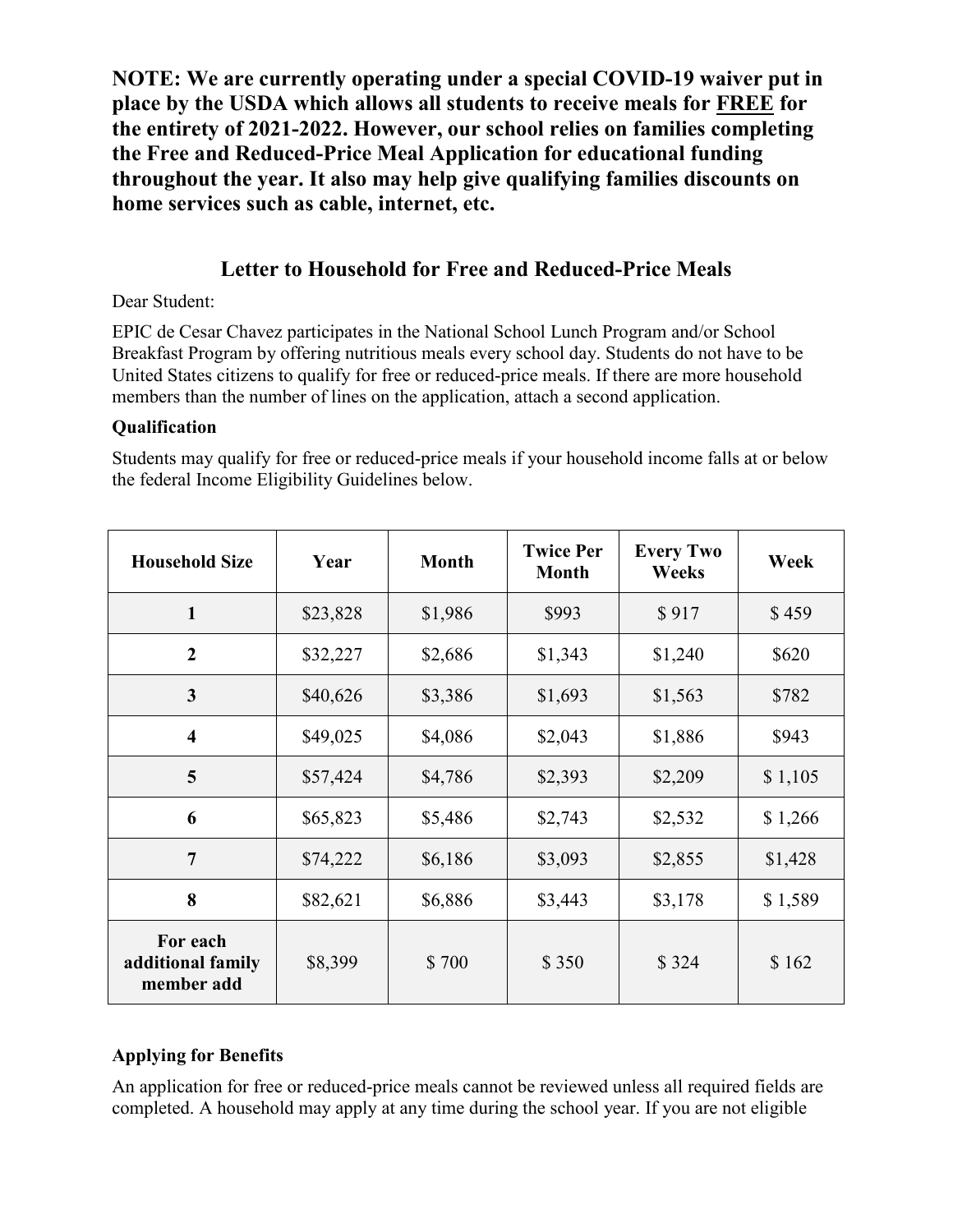now, but your household income decreases, household size increases, or a household member becomes eligible for CalFresh, California Work Opportunity and Responsibility to Kids (CalWORKs), or Food Distribution Program on Indian Reservations (FDPIR) benefits, you may submit an application at that time.

## **Direct Certification**

An application is not required if the household receives a notification letter indicating all students are automatically certified for free meals. If you did not receive a letter, please complete an application.

# **Verification**

School officials may check the information on the application at any time during the school year. You may be asked to submit information to validate your income or current eligibility for CalFresh, CalWORKs, or FDPIR benefits.

# **Women, Infants, and Children (WIC) Participants**

Households that receive Special Supplemental Nutrition Program for WIC benefits, may be eligible for free or reduced-price meals by completing an application.

# **Homeless, Migrant, Runaway, and Head Start**

Students who meet the definition of homeless, migrant, or runaway, and children participating in their school's Head Start program are eligible for free meals. Please contact school officials for assistance.

#### **Foster Child**

The legal responsibility must be through a foster care agency or court to qualify for free meals. A foster child may be included as a household member if the foster family chooses to apply for their nonfoster children on the same application and must report any personal income earned by the foster child. If the nonfoster children are not eligible, this does not prevent a foster child from receiving free meals.

## **Fair Hearing**

If you do not agree with the school's decision regarding your application's determination or the result of verification, you may discuss it with the hearing official. You also have the right to a fair hearing, which may be requested by calling or writing to the following: [Helena Villarino-](mailto:hvillarino-wright@fieldinstitute.org)[Wright,](mailto:hvillarino-wright@fieldinstitute.org) 122 E. Tehachapi Blvd, Suite C, Tehachapi, CA. 93561, (661) 823-4393.

## **Eligibility Carryover**

Students eligibility status from the previous school year will continue into the new school year for up to 30 operating days or until a new determination is made. When the carryover period ends, students will be charged the full price for meals, unless the household receives a notification letter for free or reduced-price meals. School officials are not required to send a reminder or expired eligibility notices.

## **Nondiscrimination Statement**

In accordance with federal civil rights law and U.S. Department of Agriculture (USDA) civil rights regulations and policies, the USDA, its agencies, offices, and employees, and institutions participating in or administering USDA programs are prohibited from discriminating based on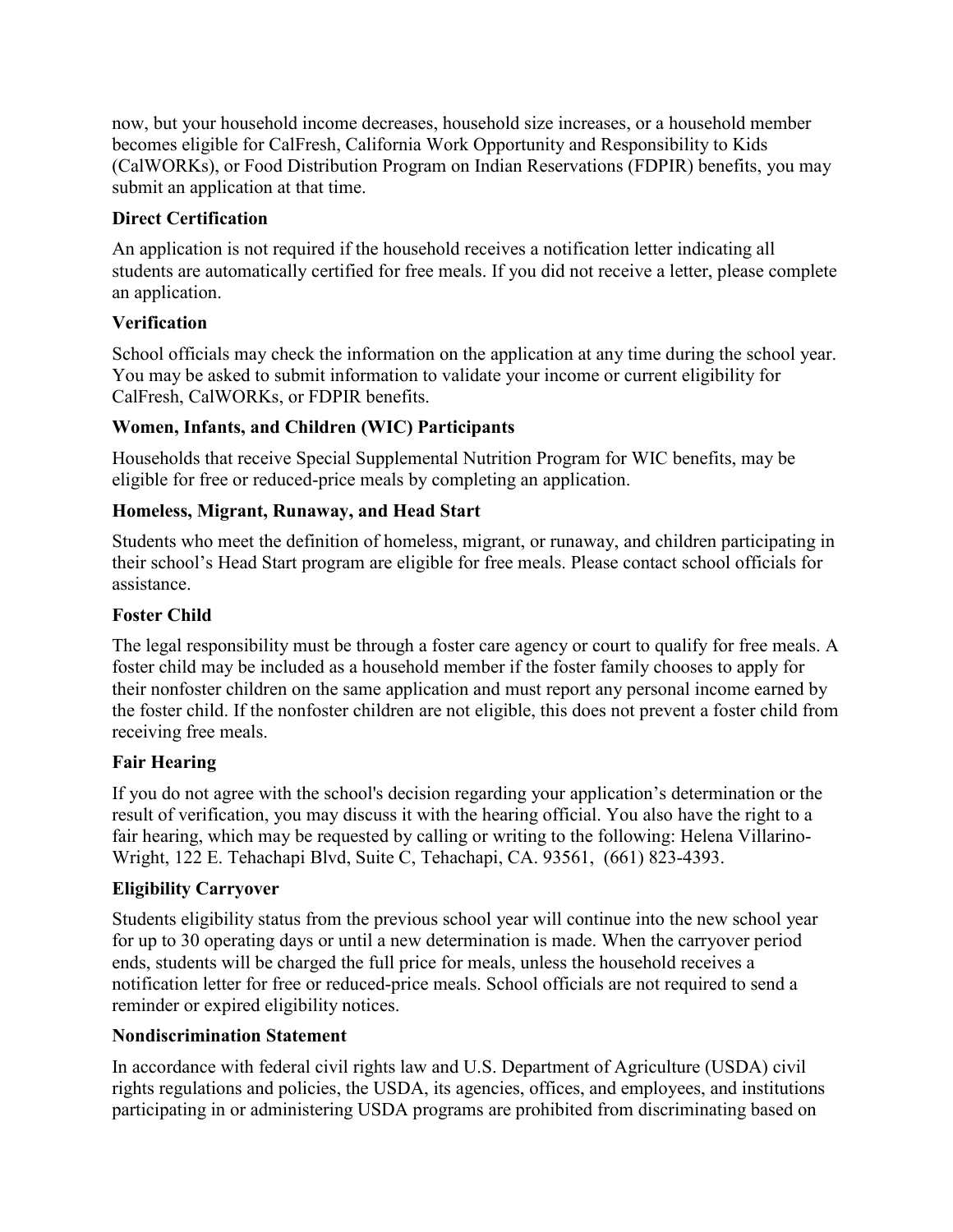race, color, national origin, sex, disability, age, or reprisal or retaliation for prior civil rights activity in any program or activity conducted or funded by USDA.

Persons with disabilities who require alternative means of communication for program information (e.g., Braille, large print, audiotape, American Sign Language, etc.), should contact the agency (state or local) where they applied for benefits. Individuals who are deaf, hard of hearing, or have speech disabilities may contact USDA through the Federal Relay Service at 800-877-8339. Additionally, program information may be made available in languages other than English.

To file a program complaint of discrimination, complete the USDA Program Discrimination Complaint Form, (AD-3027) found online at

[http://www.ascr.usda.gov/complaint\\_filing\\_cust.html,](http://www.ascr.usda.gov/complaint_filing_cust.html) and at any USDA office, or write a letter addressed to USDA and provide in the letter all of the information requested in the form. To request a copy of the complaint form, call 866-632-9992. Submit your completed form or letter to the USDA by (1) Mail: U.S. Department of Agriculture, Office of the Assistant Secretary for Civil Rights, 1400 Independence Avenue SW, Washington, D.C. 20250-9410; (2) Fax: 202-690- 7442; or (3) Email: program.intake $@$ usda.gov.

This institution is an equal opportunity provider.

#### **How to Apply for Free or Reduced-Price Meals**

Complete one application per household. Please print clearly with a pen. Incomplete, illegible, or incorrect information will delay processing.

- 1. **Student Information–**Include **all students** who attend EPIC de Cesar Chavez. Print their name (first, middle initial, last), school, grade level, and birthdate. If any student listed is a foster child, check the **Foster** box. If you are only applying for a foster child, complete STEP 1, and then continue to STEP 4. If any student listed may be homeless, migrant, or runaway, check the applicable **Homeless, Migrant, or Runaway** box and complete all **STEPS** of the application.
- 2. **Assistance Programs–**If **any** household member (child or adult) participates in CalFresh, CalWORKs, or FDPIR, then all students are eligible for free meals. Must check the applicable assistance program box, enter one case number, and then continue to STEP 4. If no one participates, skip STEP 2 and continue to STEP 3.
- 3. **Report Income for all Household Members–**Must report **gross** income (before deductions) from **all** household members (children and adults) in whole dollars. Enter **0** for any household member that does not receive income.

Report the combined **gross** income for all students listed in STEP 1 and enter the appropriate pay period. Include a foster child's income if you are applying for foster and nonfoster children on the same application.

Print the names (first and last) of **all other** household members not listed in STEP 1. Report the total **gross** income from each source and enter the appropriate pay period.

Enter the total household size (children and adults). This number **must** equal the listed household members from STEP 1 and STEP 3.